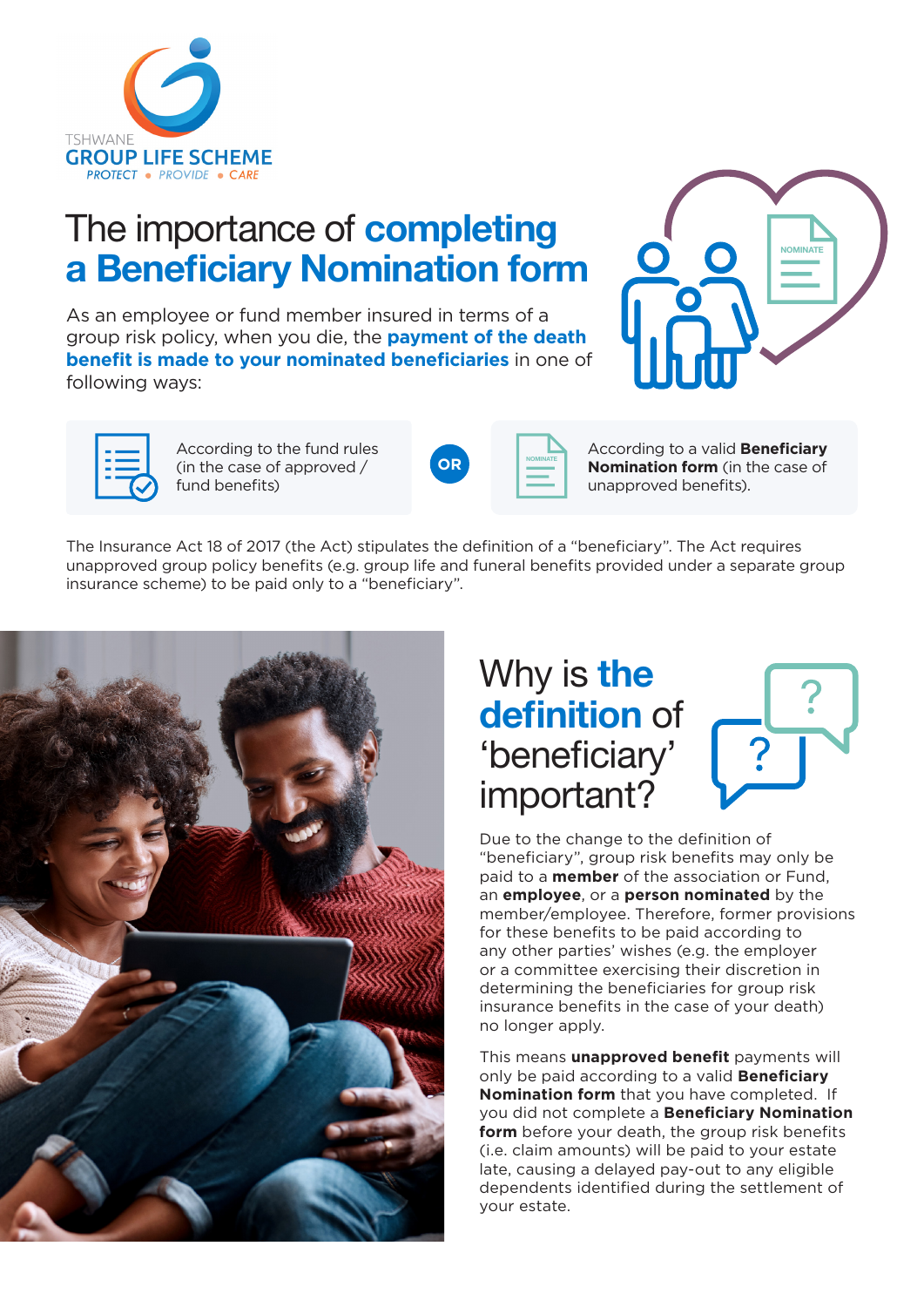

# How to make sure your loved ones get paid out when you die?



**It is possible that you have group life cover under a fund policy and/or a separate employer-owned group risk policy:**

### **APPROVED**

**g**roup risk benefit, provided through a fund policy:

If you belong to a Fund, the Trustees of the Fund are required – by the Pension Funds Act –to find and identify all your dependents and nominated beneficiaries on your death.

The person/s you nominated on your fund's beneficiary nomination form and other factors will be considered by the trustees before deciding how to pay your death



### **UNAPPROVED**

#### group risk benefits, provided under a separate employer policy:

If you belong to a separate employer-owned group risk policy, the benefits are provided independently from a retirement fund.

This means the death and funeral benefits (i.e. claim amounts) payable in terms of unapproved policies are paid tax-free to your beneficiaries by the insurer.

**benefits. Historically the group risk policy could also have** made provision for the distribution of your death benefit based on the discretion of another party, e.g. the employer.

> However, the risks inherent in exercising such discretion could lead to beneficiary outcomes that are potentially discriminatory and this practice is therefore no longer allowed.

Complete a valid Beneficiary Nomination form (instruction) that contains your latest beneficiary information for the distribution of your death or funeral benefit.

This will ensure that the benefits of your group risk policy are paid to your chosen beneficiary.





### **PLEASE NOTE:**

Your fund's beneficiary nomination form cannot be accepted as an instruction to distribute your unapproved group life or funeral policy benefits.